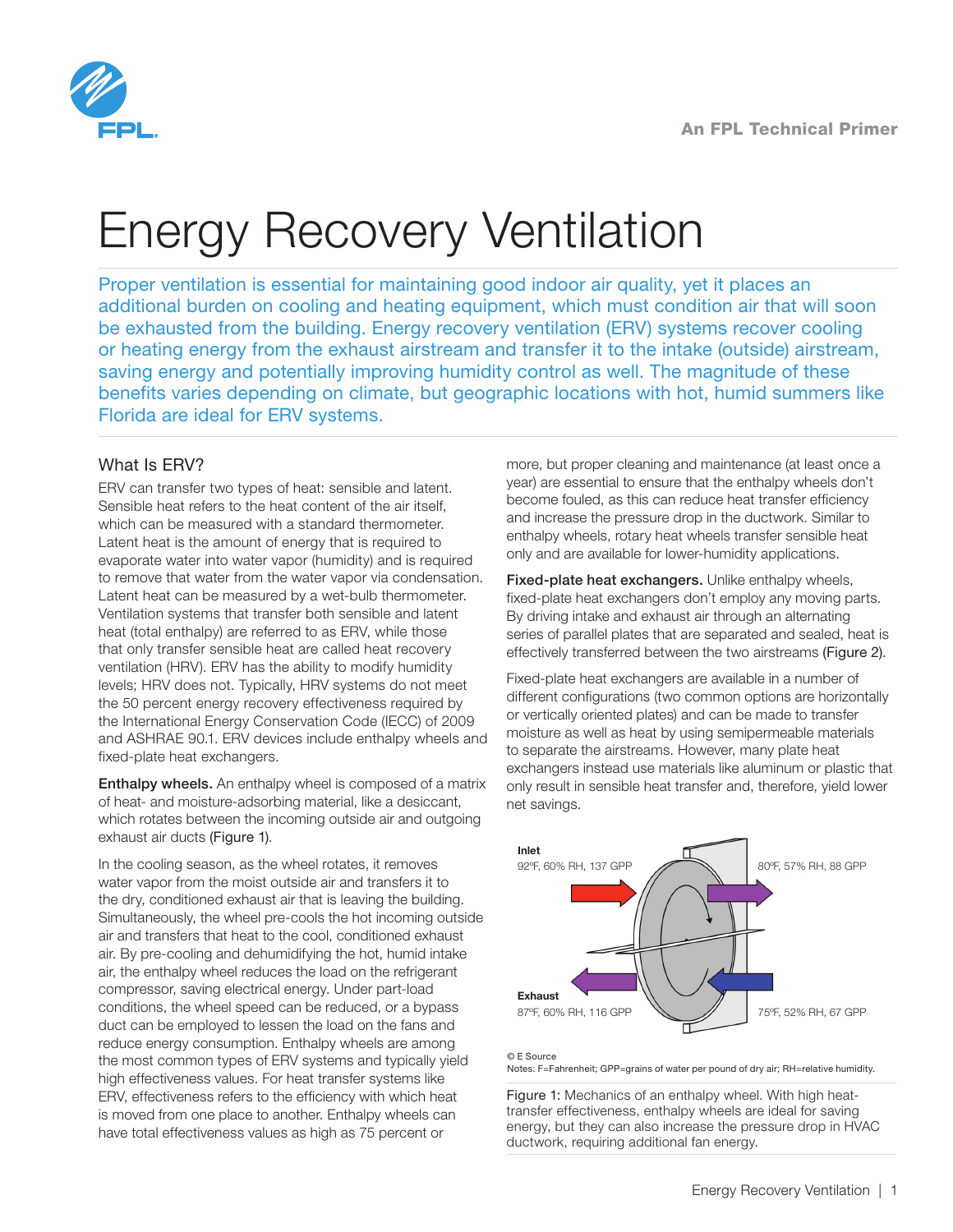The total energy effectiveness of plate heat exchangers varies from unit to unit based on factors like size and configuration, but it's possible to find units with effectiveness values that are comparable to those of enthalpy wheels. Additionally, because no moving parts are involved, fixed-plate heat exchangers may be able to save additional energy when compared with an enthalpy wheel while also yielding lower maintenance costs. However, it's important to maintain a clean air supply when using a fixed-plate heat exchanger.

## Codes and Standards

ASHRAE Standard 90.1 and IECC-2009 are the basis for most HVAC-related building codes in the United States. Both require the incorporation of an ERV system when an individual fan system has a design supply air capacity of 5,000 cubic feet per minute or greater and minimum outside air supply of 70 percent or greater of the design supply air quantity.

The Air-Conditioning, Heating, and Refrigeration Institute (AHRI) provides certification of ERV devices in order to ensure that the products will perform as claimed by the manufacturer. To see if a product has been certified by AHRI, you can search through the organization's [online directory.](http://www.ahridirectory.org/ahridirectory/pages/home.aspx)



#### © E Source

Notes: F=Fahrenheit; GPP=grains of water per pound of dry air; RH=relative humidity.

Figure 2: Configuration of a fixed-plate heat exchanger. As with enthalpy wheels, a bypass duct may be employed under partload conditions to reduce fan energy consumption.

## Benefits of ERV

ERV provides multiple benefits to building operators and occupants.

Reduce HVAC energy consumption. ERV systems save energy by reducing the need to cool or heat outside air. Although fan energy consumption tends to remain unchanged or even increase if the ERV system increases drag in the ductwork, the cooling and heating savings generally far outweigh any increase in fan energy consumption.

Reduce peak demand. HVAC systems are some of the biggest contributors to peak electricity use—times during the day when the utility is required to produce the most energy and when rates are highest. By reducing the need for cooling and heating, an ERV system can help lower a building's peak demand, thereby lowering your electric bill even further by requiring less power during times when rates are highest.

Improve humidity control. Because ERV systems are able to pre-dry incoming ventilation air, they can also help to improve humidity control. ASHRAE and others have documented a growing discrepancy between building humidity load and air-conditioner sensible heat ratio (the ability of the HVAC unit to dehumidify the air). Improved building energy efficiency has decreased sensible cooling loads (for example, heat produced by inefficient lighting and plug loads), while latent loads (including occupant respiration and moist ventilation air) have remained essentially the same. HVAC units are now required to remove more latent heat than they were designed for, leading to higher indoor humidity levels. ERV systems can mitigate these conditions, providing a benefit to building operators and occupants alike.

Provide appropriate ventilation. In some cases, buildings may not be bringing in enough outside air for proper ventilation. By reducing the energy needed by the HVAC system to condition outside air, ERV systems can encourage building operators to increase the amount of outside ventilation air and improve indoor air quality. Additionally, ERV systems can allow building operators to meet updated building codes with a minimal corresponding increase in energy consumption.

## Cost-Effectiveness of ERV

ERV systems are well established, and installed costs are relatively stable. However, savings can vary widely depending on the region and the settings used. A recent study conducted at Purdue University shows favorable economics for ERV systems in a variety of buildings. This study investigated savings in five types of buildings across the country—a restaurant, a retail store, a school, an office, and an auditorium—using a detailed simulation model. Simple payback periods for retrofit installations of enthalpy wheels were found to range from two to five or more years in hot and humid climates. However, ERV installations in new construction projects can yield much shorter payback periods as a result of downsizing the cooling and heating equipment in response to lower ventilation loads.